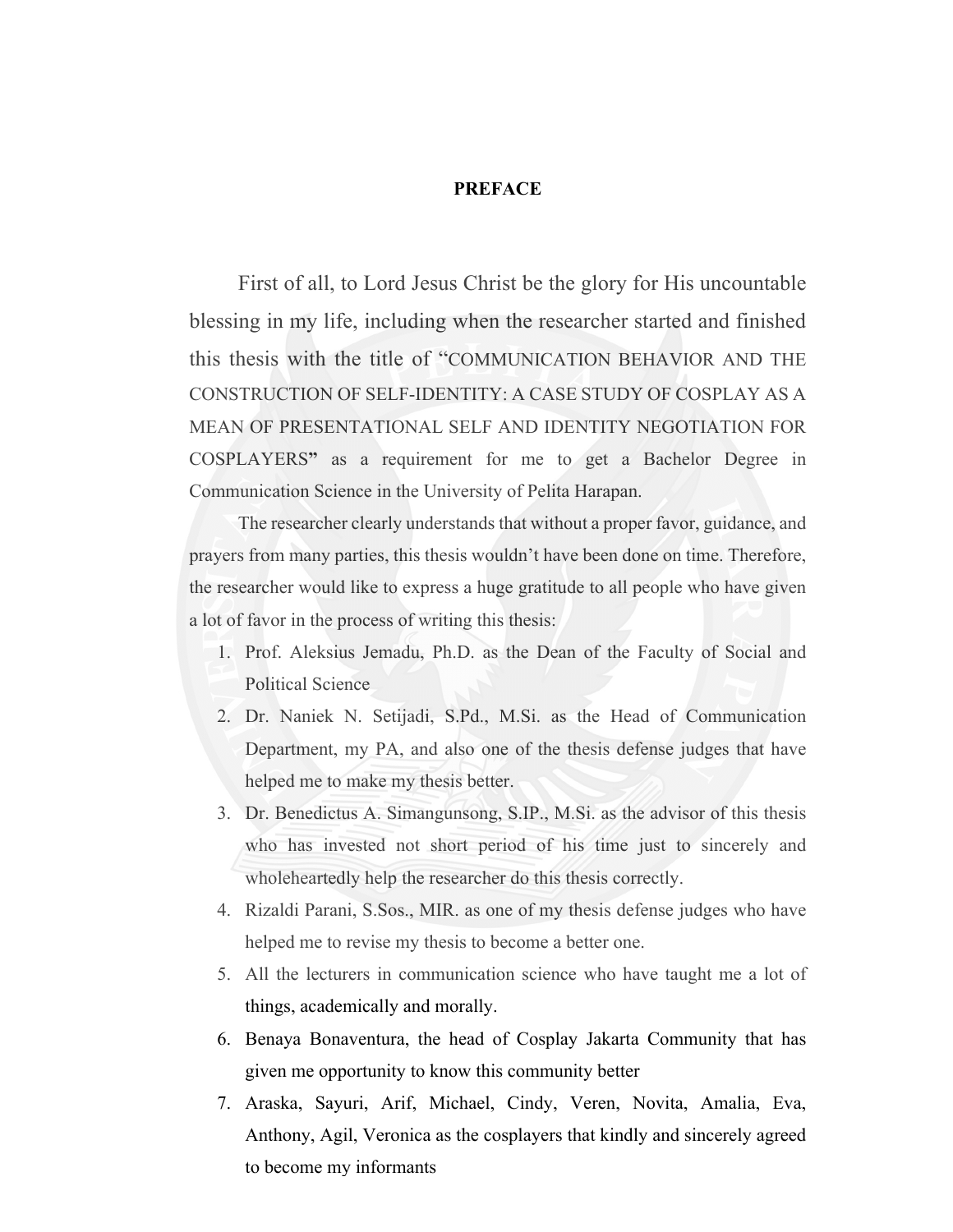- 8. Other cosplayers that have helped me to find the informants who fulfilled my criterions
- 9. Taufik Somad, Fennysia Kristivanny, and Daniel Christian, my parents and my little brother who have supported me to always do this thesis properly and the ones who always remind me to let God intervene in every single thing I do
- 10. Edo Raditya Hermanto, the most special person who have always accompanied me, including from the beginning of this thesis, the field observation and interview process, and who have always been there whenever I need him
- 11. My big family, the most valuable people in my life who always love and support me
- 12. My super close best friends gangs: Pipiew TV (Irene Anastasia, Christian Lyonal, Bella Kurniawan, Clarissa Agatha, Azalia Charrista), Cewe Tengil (Yovita Levina, Francisca Karunia, Clarissa Prana) and Kepo-ers (Johanna Tania, Febbie Austina, Cindyva Adani, Vera Angelie, Preena Lalwani) for always giving support and laughter, and all the odd satisfying moments.
- 13. My high school and campus classmates.
- 14. All the campus staffs, printing staffs, and so on.

Lastly, the researcher realizes that there is still a lot of things which should be noticed more and fixed in this thesis; hence, the researcher always welcomes all the critiques and suggestions by the reader in order to be the learning material for the researcher. Hopefully this thesis will be worthwhile for all who read this.

Jakarta, August 4, 2016

Olivia Hedyta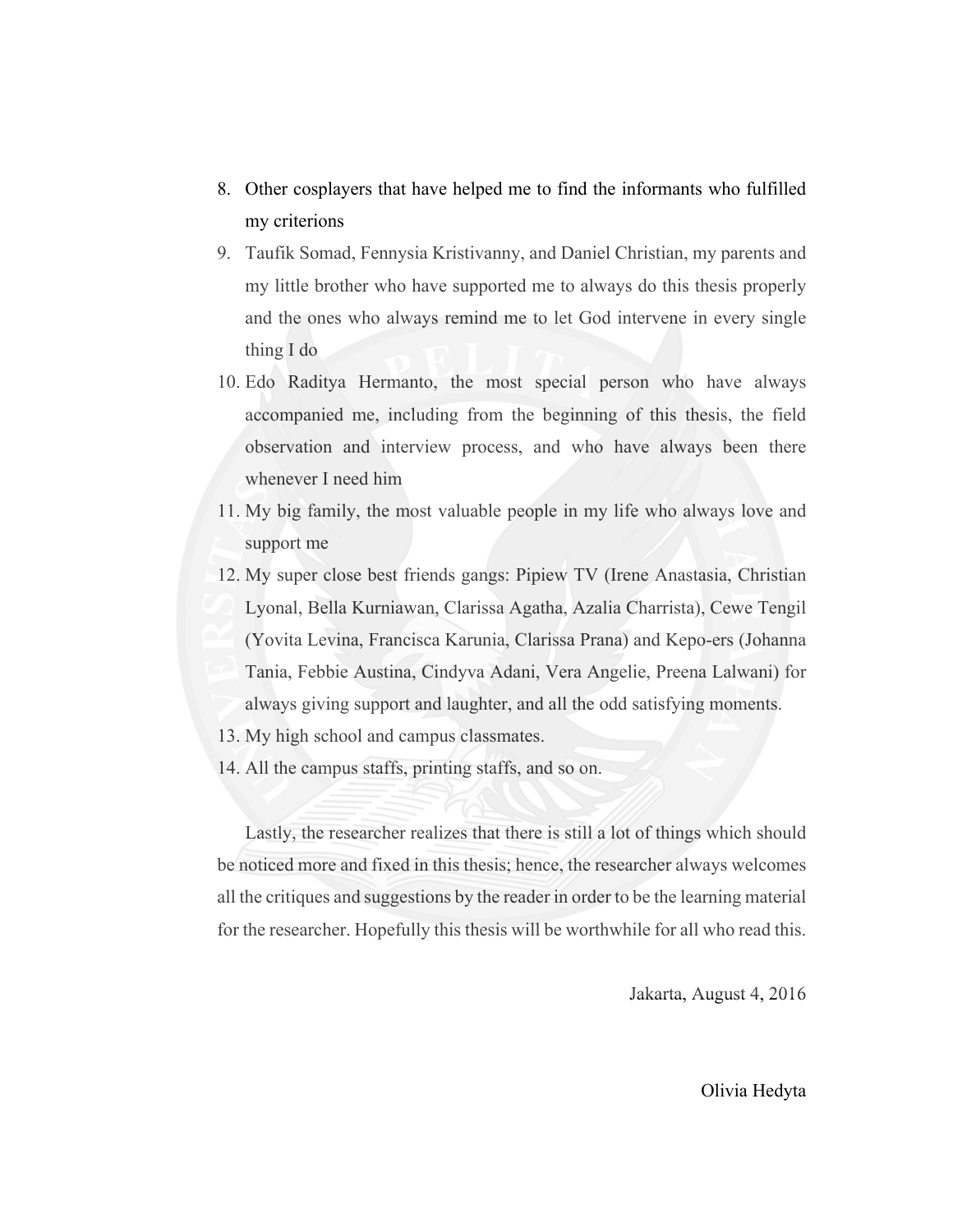#### **TABLE OF CONTENTS**

| FINAL PROJECT AUTHENTICITY STATEMENT SHEET ii |  |
|-----------------------------------------------|--|
|                                               |  |
|                                               |  |
|                                               |  |
|                                               |  |
|                                               |  |
|                                               |  |
|                                               |  |
|                                               |  |
| <b>CHAPTER I INTRODUCTION</b>                 |  |
|                                               |  |
|                                               |  |
|                                               |  |
|                                               |  |
|                                               |  |
|                                               |  |
|                                               |  |
| <b>CHAPTER II RESEARCH OBJECT</b>             |  |
|                                               |  |
|                                               |  |
|                                               |  |
| <b>CHAPTER III LITERATURE REVIEW</b>          |  |
|                                               |  |
|                                               |  |
|                                               |  |
|                                               |  |
|                                               |  |
|                                               |  |
|                                               |  |
| <b>CHAPTER IV RESEARCH METHODOLOGY</b>        |  |
|                                               |  |
|                                               |  |
|                                               |  |
|                                               |  |
|                                               |  |
|                                               |  |
|                                               |  |
|                                               |  |
|                                               |  |
|                                               |  |
|                                               |  |
|                                               |  |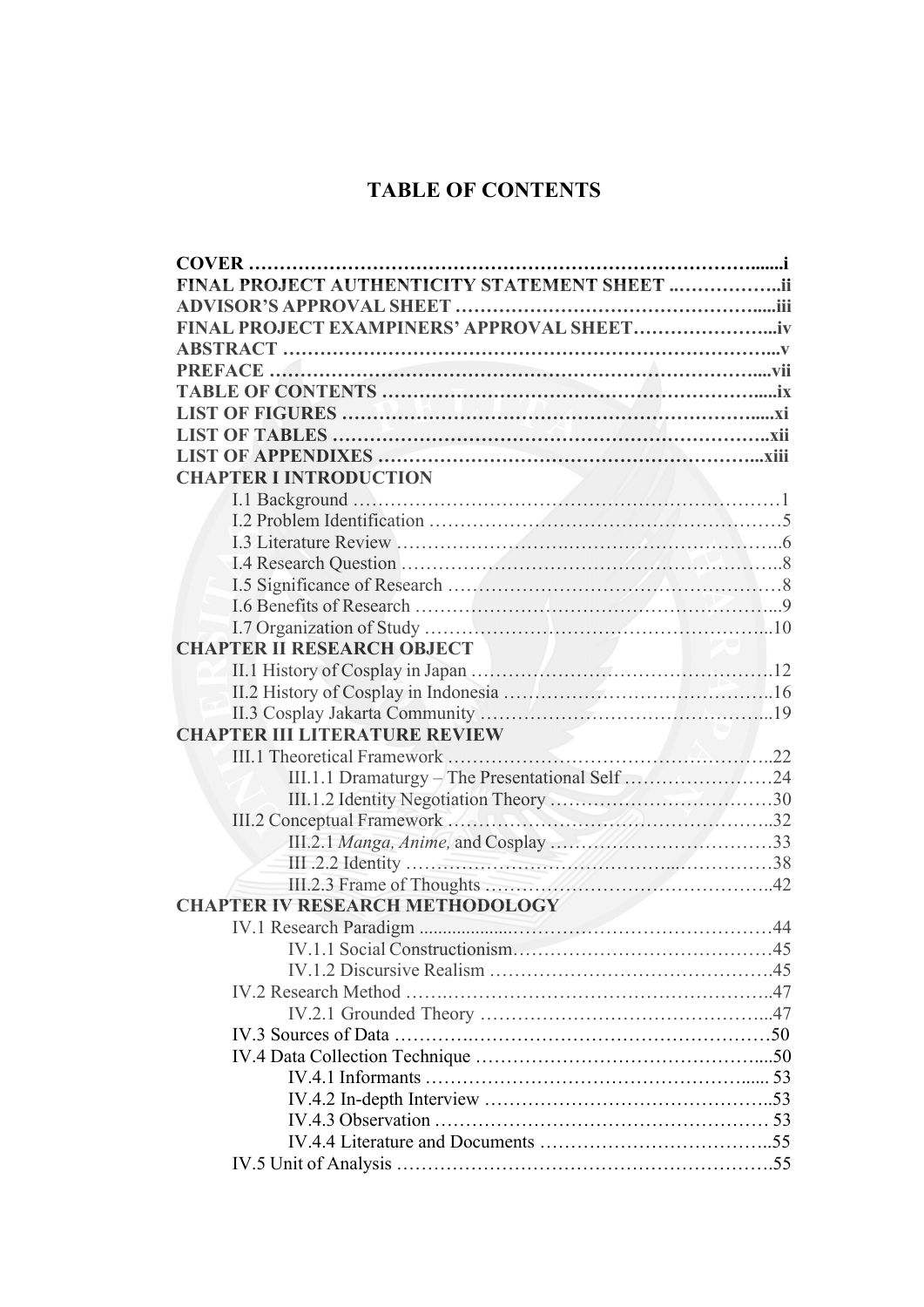|                                                  | 55 |
|--------------------------------------------------|----|
|                                                  |    |
|                                                  |    |
| <b>CHAPTER V RESEARCH RESULTS AND DISCUSSION</b> |    |
|                                                  |    |
|                                                  |    |
|                                                  |    |
|                                                  |    |
| <b>CHAPTER VI CONCLUSION AND SUGGESTION</b>      |    |
|                                                  |    |
|                                                  |    |
|                                                  |    |
| <b>APPENDIXES</b>                                |    |
| <b>CURRICULUM VITAE</b>                          |    |

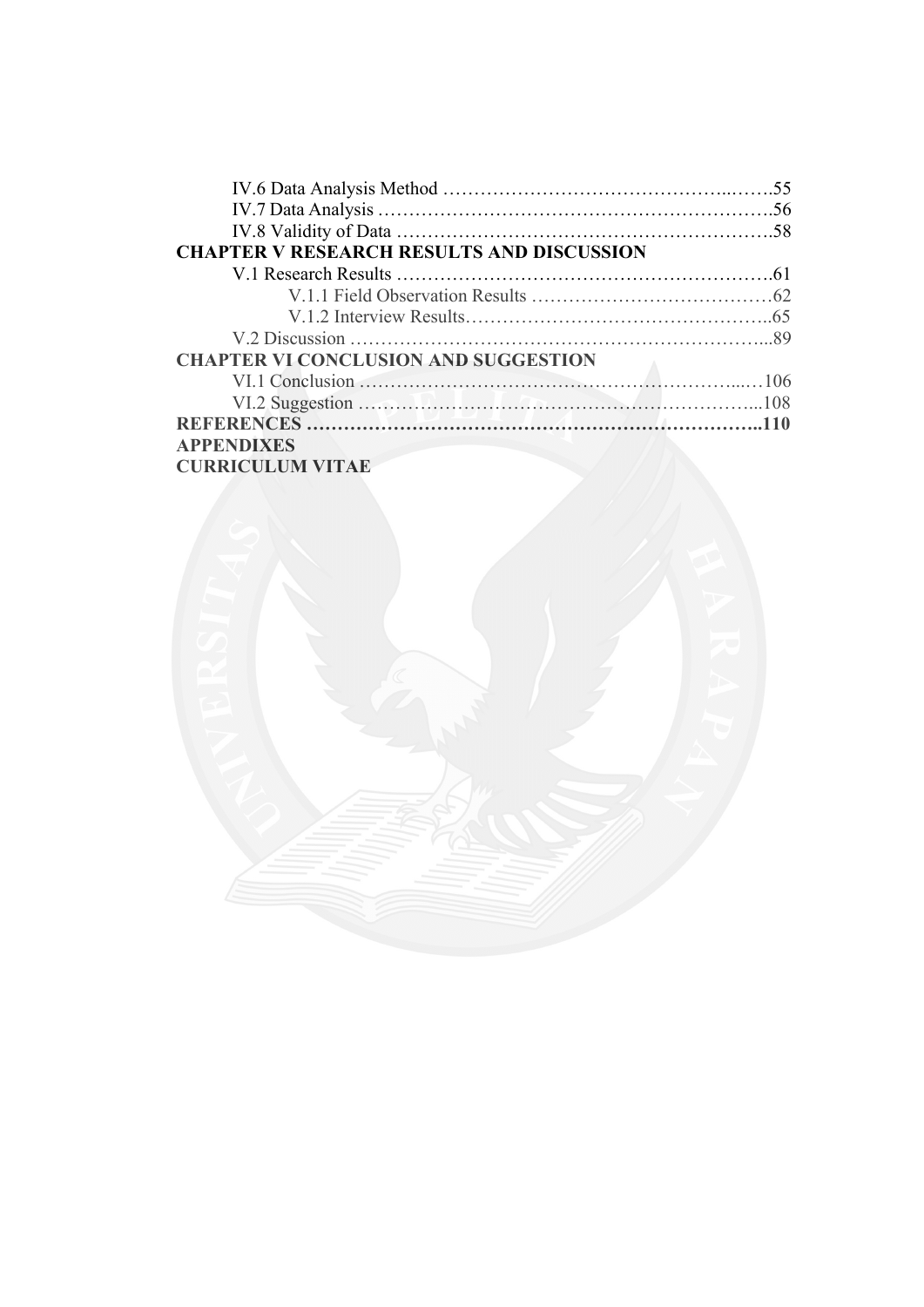# **LIST OF FIGURES**

| Figure 2.1  |                                     |  |
|-------------|-------------------------------------|--|
| Figure 2.2  |                                     |  |
| Figure 2.3  |                                     |  |
| Figure 4.1  |                                     |  |
| Figure 5.1  | Araska – Zee Liu                    |  |
| Figure 5.2  | Anissa – Sayuri NAMAA Management (5 |  |
| Figure 5.3  |                                     |  |
| Figure 5.4  |                                     |  |
| Figure 5.5  |                                     |  |
| Figure 5.6  |                                     |  |
| Figure 5.7  |                                     |  |
| Figure 5.8  |                                     |  |
| Figure 5.9  |                                     |  |
| Figure 5.10 |                                     |  |
| Figure 5.11 |                                     |  |
| Figure 5.12 |                                     |  |
|             |                                     |  |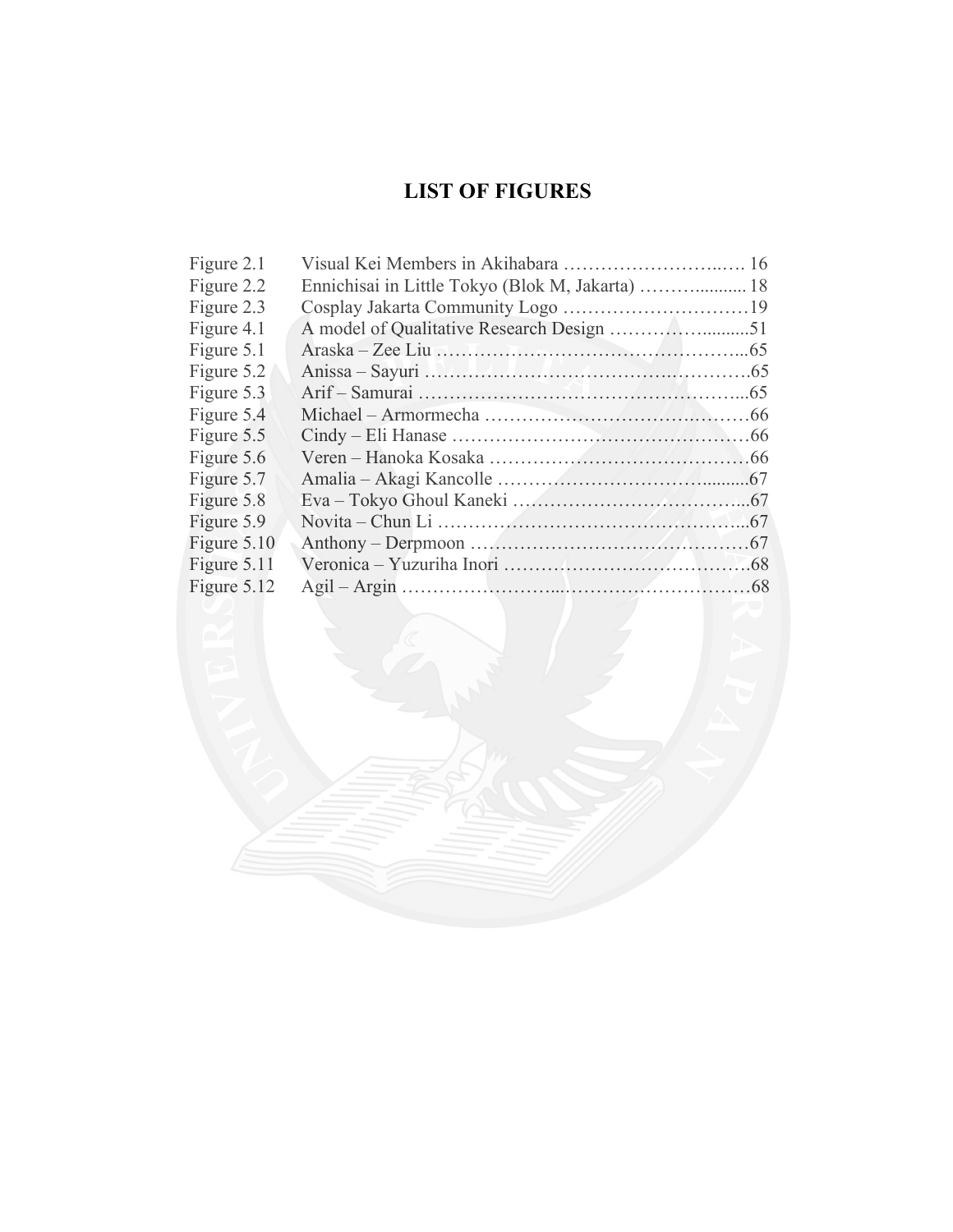# **LIST OF TABLES**